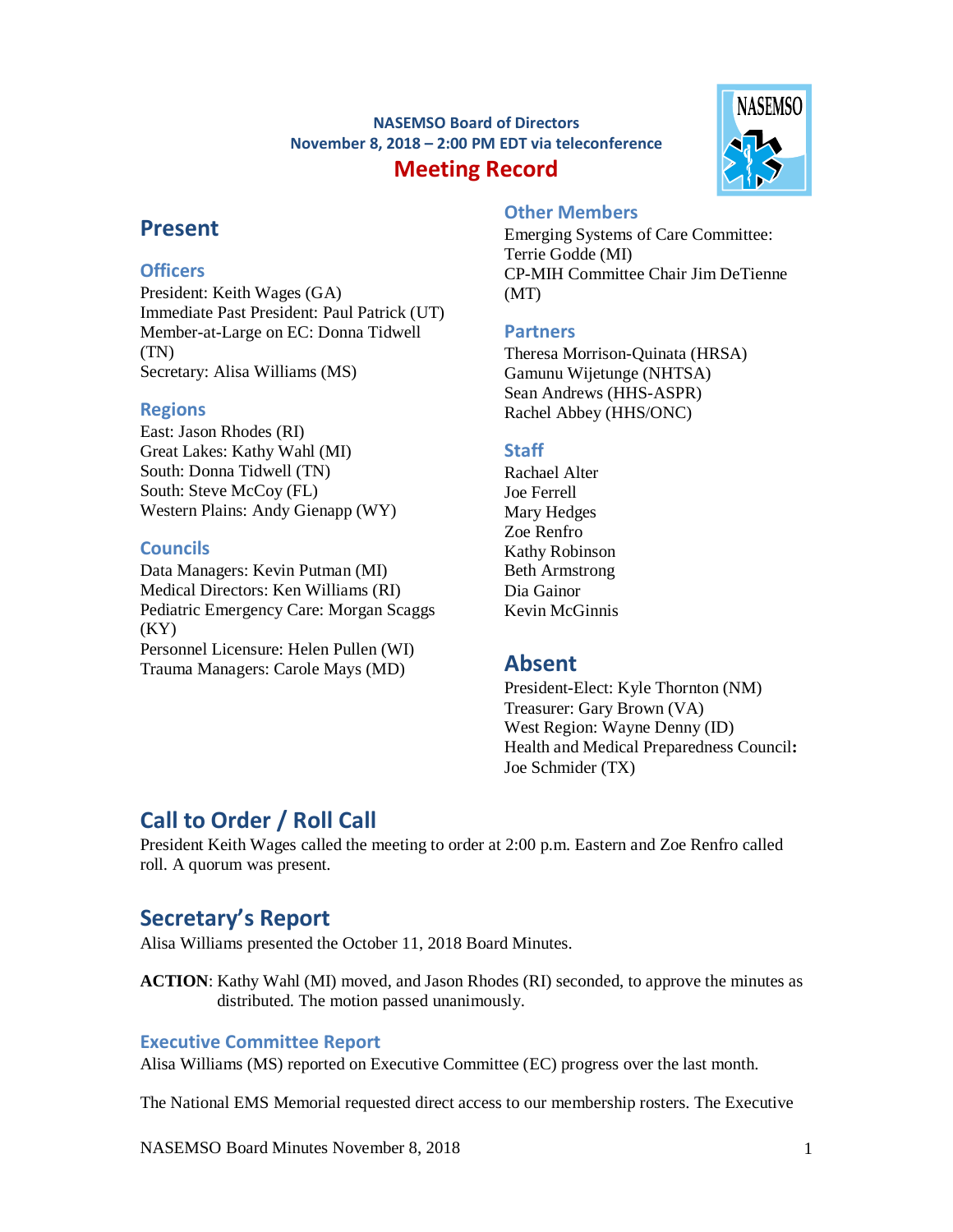Committee (EC) decided to distribute message on their behalf, but not provide the list itself at this time.

The EC reviewed and approved letters to the Secretaries of US DoT and HHS requesting a NASEMSO seat on the new air medical advisory committee, which did not yet include EMSspecific representation.

Immediate Past President Paul Patrick (UT) accepted a position on the FirstNet Board and Finance Committee and resigned from the Public Safety Advisory Committee (PSAC) Board. The EC recommended Kevin McGinnis take Paul's place on the PSAC Board.

The EC reviewed the three draft NASEMSO Strategic Plan documents and nominated itself to continue detailed work on the Strategic Plan.

## **Treasurer's Report**

Gary Brown (VA) being absent, no Treasurer's Report was given.

## **President's Report**

President Keith Wages (GA) expressed special thanks to NASEMSO's federal partners who joined the call.

## **Federal Partner Updates**

**EMSC** – Theresa Morrison-Quinata thanked NASEMSO for accepting her invitation to attend the November 13<sup>th</sup> Critical Crisis meeting. The meeting will address mental health issues in the Emergency Medical Services.

**HHS/ONC** – Rachel Abbey encouraged anyone in Washington, DC on November 29-30 to join her for their Annual Meeting at the Washington Hilton, where they will have one session on EMS and Health Information Exchange.

**ASPR** – Sean Andrews announced that ASPR has granted two awards for the Regional Disaster Health Response System (RDHRS) pilot project, which started Oct  $1<sup>st</sup>$  and will run for the next year.

**NHTSA OEMS** – Gam Wijetunge reported that the National EMS Advisory Council (NEMSAC) met in the last few weeks after a long period of downtime. Vince Robbins was elected Chair, and Anne Montera was elected Vice-Chair. They have organized their subcommittees around components of the EMS Agenda 2050. Information about the December 6<sup>th</sup> FICEMS meeting will be distributed soon.

NHTSA OEMS has onboarded several new staff in the last few months. Kate Elkins, a paramedic from MD, will work on 911 with Laurie Flaherty. A new public health fellow, Katherine P., recently earned her MPH and has a veterinary background. Max Sevareid, who worked for NHTSA's regional office in Seattle, has joined the national office. Eric Cheney, formerly of DHS Office of Health Affairs and MIEMSS, joined NHTSA to focus on NEMSAC, FICEMS and the state EMS assessment.

NHTSA awarded a number of agreements at the end of their fiscal year, including the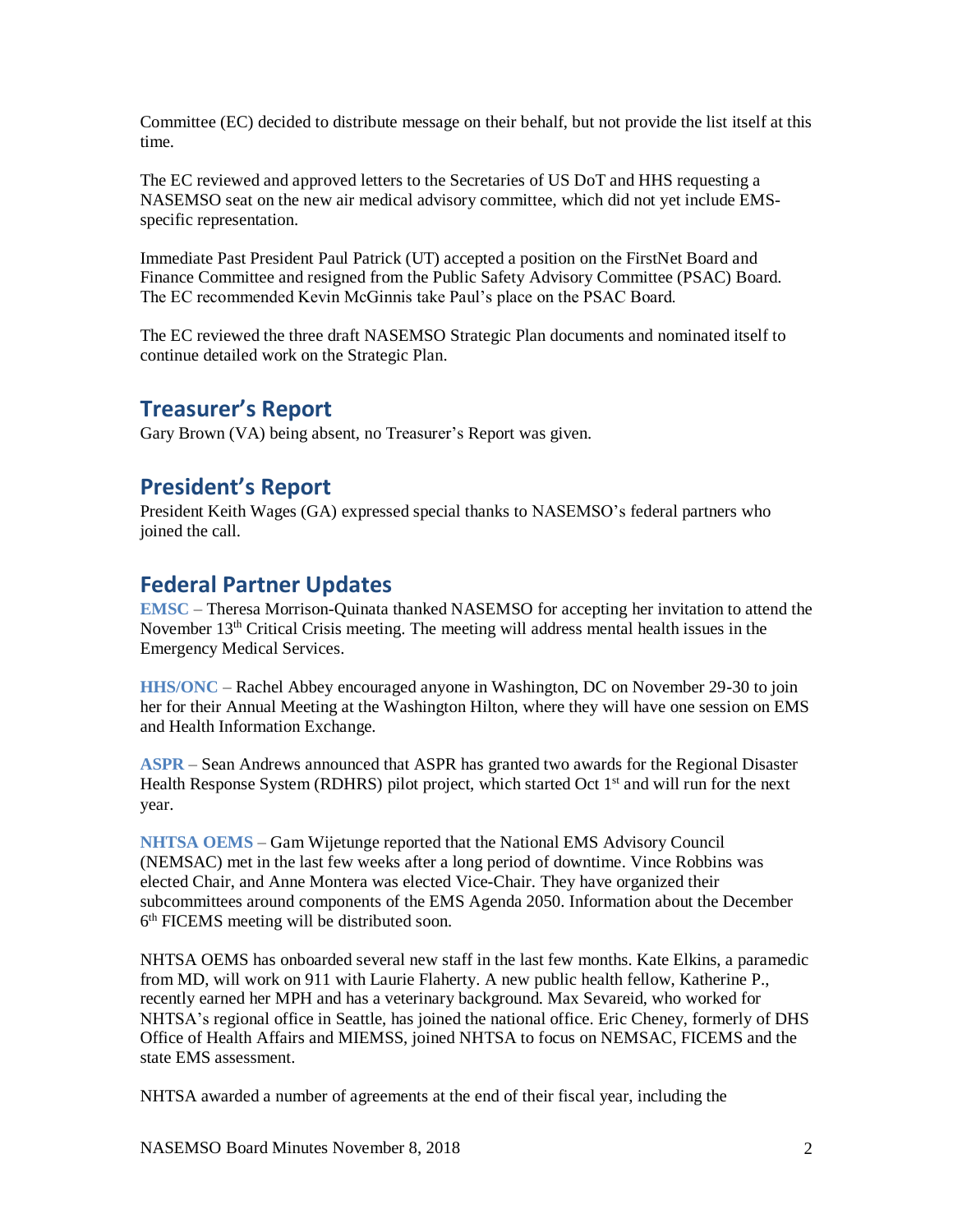## **Executive Director's Report**

## **American College of Surgeons Committee on Trauma (ACS-CoT)**

Dia Gainor presented an action item related to a cooperative agreement between NHTSA OEMS and ACS-CoT. The project was intended to develop a draft joint policy statement for NASEMSO and ACS-CoT on records linkage (specifically, prehospital and trauma). A team of 6 individuals represented NASEMSO in this effort, led by Greg Brown (AR) and including a variety of other NASEMSO talents such as Trauma Manager Alyssa Johnson, Data Managers, and others with relevant expertise. Clay Mann was also on the team. Dia displayed the draft policy statement as distributed in the handouts and noted it is grounded in recommendations from the National Academies of Sciences, Engineering and Medicine (NASEM) report. The project team met in person once at ACS headquarters in Chicago and have refined the draft regularly over the past six months.

Dia reported the displayed document called for a unique universal identifier to be used. These can be easily automatically-generated and would serve as a means of deterministic linkage, done primarily by a trauma registrar.

Dia asked the NASEMSO Board to review and approve the displayed document, including recent revisions, to meet an approaching deliverable deadline. Dia reported that Greg Brown reviewed the latest revisions and was in favor of NASEMSO signing on to the joint policy statement.

Kathy Wahl expressed support from Michigan.

Andy Gienapp (WY) noted that although the method proposed in the joint policy statement may be a method to accomplish data linkage, the NTDB's own collection of data is incomplete (particularly as it relates to small and rural hospitals) due to the ACS policy of charging hospitals to submit data into the NTDB. Wyoming does not submit data to the NTDB for exactly that reason. Therefore, Andy suggested, the statements related to accuracy, completion, timeliness, etc., ring hollow because the NTDB is incomplete as relates to small and rural hospitals. Andy expressed support for a simple method to deterministically link records but would like NASEMSO to bring this up as a point of discussion with ACS.

Dia reported the project team struggled with the issue brought up by Andy and offered strong language in favor of state-level data linkage being a cornerstone of success, not only to capture rural but also non-verified facilities that also might not be submitting to NTDB. However, the ACS-CoT conclusion was that the scope of work from NHTSA specifically cited the linkage occurrence at the national level between NEMSIS and NTDB, and that deviance in the policy statement to shift the focus to the state level was deemed undesirable by them.

Andy expressed appreciation for Dia's advocacy for the states, and suggested it is becoming more difficult to talk about NEMSIS and NTDB when states face costs related to collecting and submitting data.

**Action:**Kathy Wahl motioned, and Jason Rhodes seconded that NASEMSO should sign on to the statement. The motion passed unanimously.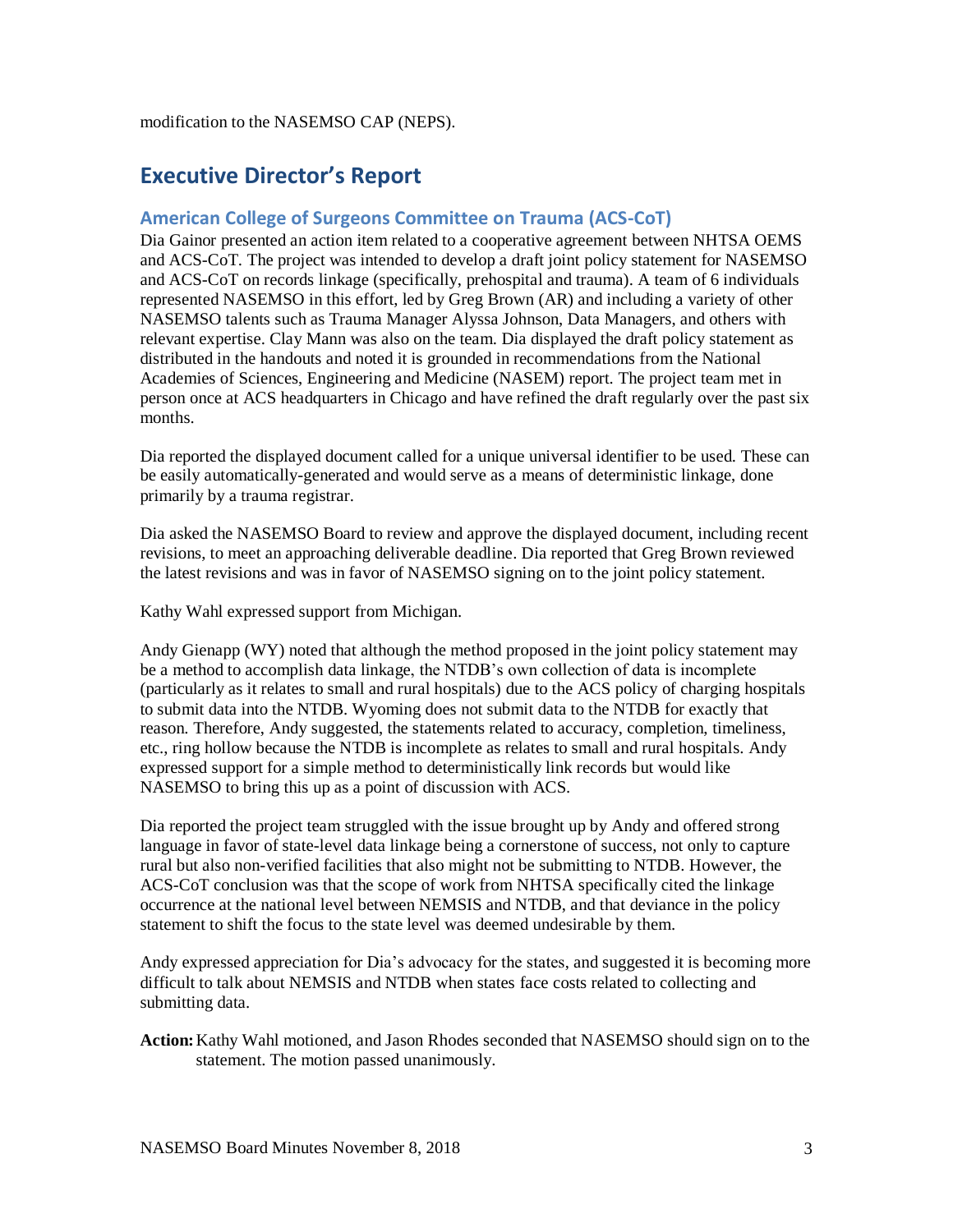# **Strategic Planning Session**

## **Overview of current documents**

President Keith Wages handed the floor to NASEMSO staff members Kevin McGinnis and Rachael Alter. Kevin introduced three relevant documents that were distributed to the Board in advance of the meeting:

- 1. The strategic planning report, which gives background and describes the process;
- 2. The external strategic plan, which is outward-facing; and
- 3. The internal strategic plan, which goes into more detail.

### **Overview of process**

Kevin McGinnis explained that before the retreat in Reno, Board members held virtual premeetings to brainstorm objectives and discuss NASEMSO's stated mission, vision, and goals. NASEMSO's "goals" were renamed "values" to avoid confusion with the goals that would later result from the strategic planning process.

In Reno, the group reviewed draft vision, mission, and values statements and the virtual premeeting discussions. The group organized priorities from the pre-meetings into categories and used them to develop four strategic priorities, each with their own objectives. After finding two of the strategic priorities to be similar (both dealing with external communication), the group in Reno elected to merge the similar priorities, leaving a new total of three priorities.

Thus, the products at the time of the Board meeting included:

- 1. Vision, mission, and values statements
- 2. Three strategic priorities, with objectives and action steps for each.

Kevin noted the Executive Committee (EC) will continue refining the strategic plan in-person in December, to include affirming the action steps and allocating staff time to the steps. NASEMSO staff will then return the strategic priorities, objectives, and action steps to the Board to approve in detail.

Kevin explained that this call would constitute a review and validation of NASEMSO staff's interpretation of the Board's wishes as expressed in Reno. Kevin expressed hope that the Board had already reviewed and made notes on the documents, and that the meeting would provide a record of the Board's comments and an understanding that the Board has approved the documents.

## **Vision/Mission/Values**

#### Vision

### Kevin McGinnis read the Vision aloud as displayed in the External Strategic Plan draft.

*State, territorial, and tribal EMS officials advancing and providing access to optimal healthcare for all through the improvement and expansion of emergency and other medical response systems and roles.*

Kevin noted that the Reno group requested other roles for EMS, including advancement and the emergency aspect of EMS, be integrated into the Vision statement. The Reno group also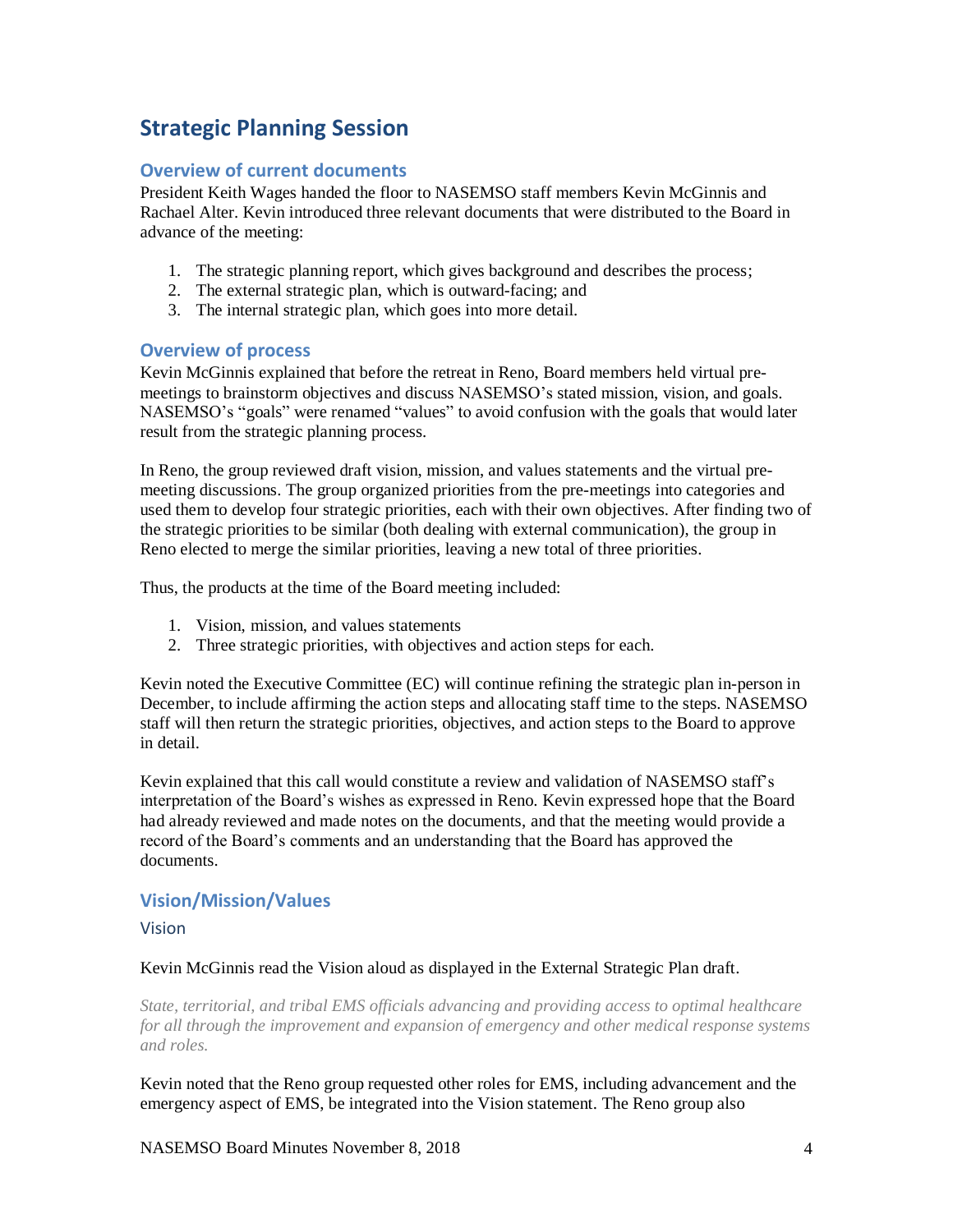specifically requested the inclusion of tribal EMS, although the formal integration of those entities is yet to be determined. Kevin requested any comments, questions, or changes from the group.

Kathy Wahl expressed support for the Vision statement. No other comments were given for the Vision statement.

### Mission

#### Kevin read the Mission aloud as displayed in the External Strategic Plan draft.

*NASEMSO is the permanent national leadership organization that supports, equips, and advocates for state, territorial, and tribal EMS officials in their work to improve systems of care and the professionals operating in them.*

Kevin explained the challenge of combining many concepts into this single sentence. The group in Reno felt strongly about including the "permanent national leadership organization" statement. The vision addresses EMS systems and healthcare, and the mission supports the members and their jobs. Kevin requested any comments, questions, or changes from the group.

Kathy Wahl expressed support for the Mission statement, noting that it aligns with the future of systems of care and captures the spirit of NASEMSO's work. No other comments were given for the Mission statement.

#### Values

### Kevin displayed the Values in the External Strategic Plan draft.

*Values:* 

- *The orderly development of physician-directed, data-driven, community-based, patientcentered, and well-coordinated EMS systems across the nation.*
- *Enabling access to uniformly high-quality care for acutely-ill and injured patients, as well as programs which will prevent emergency illnesses and injuries.*
- *Providing a forum for the exchange of information and the discussion of common concerns among state, territorial and tribal EMS officials.*
- *Cross-border cooperation in such areas as patient transfer, communications, and reciprocity of EMS personnel.*
- *The dissemination of timely and pertinent information to our membership and others.*
- *Maintaining effective and ongoing liaison with state, tribal and national governments, professional organizations, and other appropriate public and private entities.*
- *Striving to help improve the quality and efficiency of our members' EMS program leadership and administration.*
- *Pursuing means of enhancing the professional knowledge, skill and abilities of state, territorial and tribal EMS officials and staff.*
- *The pursuit of research and evaluation in all areas of EMS, and evidence-based system planning and decision-making.*

Kevin explained NASEMSO's goals were renamed "values" and restructured as sentences. The values are similar to the values of the Association of State and Territorial Health Officials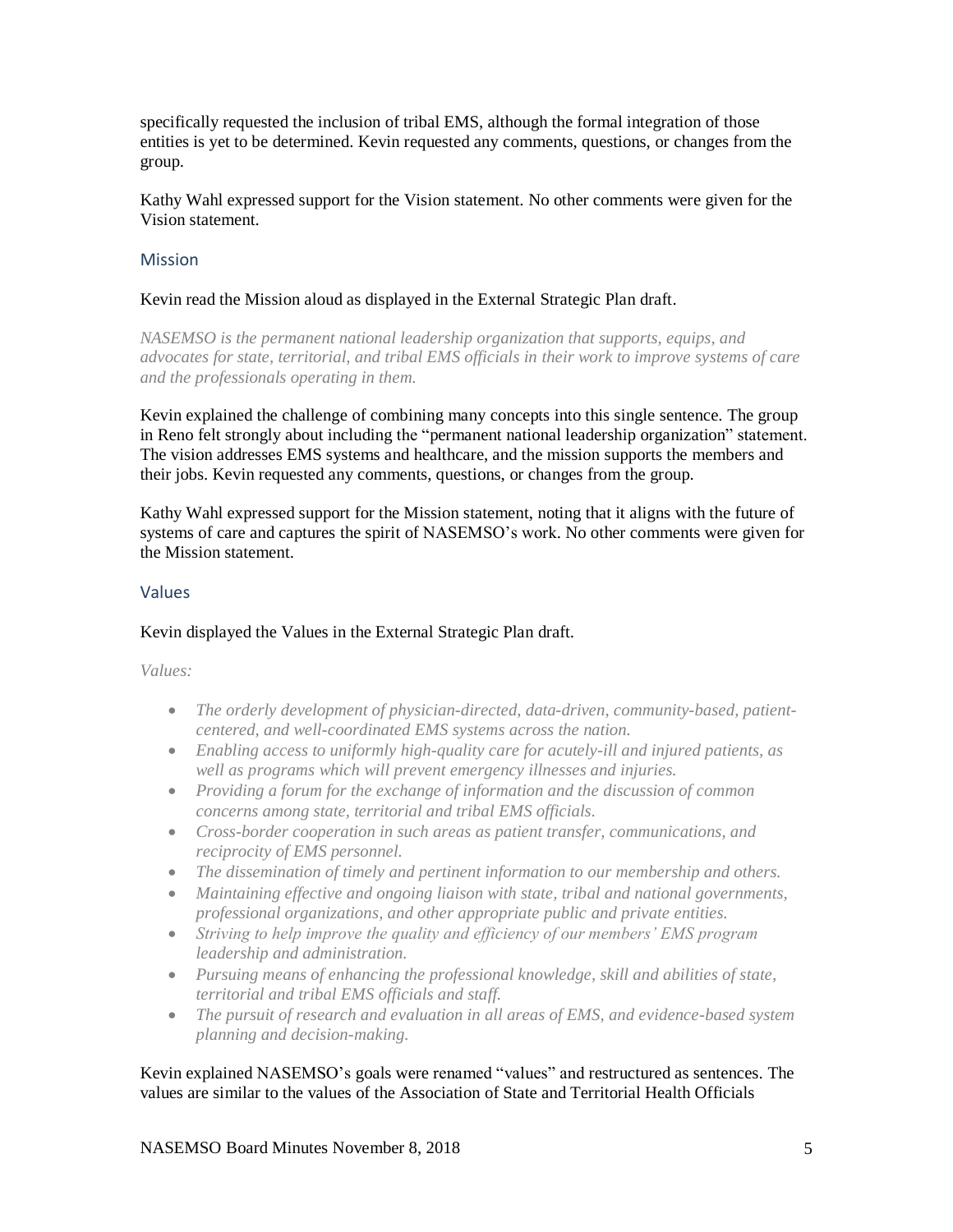### (ASTHO).

Ken Williams (RI) asked whether we should define "EMS" in these documents. Kevin replied there is no definition of EMS in this work, and the assumption is that anyone reading the documents would already understand what EMS is.

### *The orderly development of … EMS systems across the nation*

Andy Gienapp expressed disapproval of the inclusion of "physician-directed" in the first bullet point of the Values statements, citing its implication that only physicians can lead EMS. Andy referred to a relevant discussion during the EMS Agenda 2050 meeting and recommended removing the "physician-driven" phrase from the first bullet.

Ken Williams noted the Medical Directors Council (MDC) would disagree with Andy's point. Ken, who attended the Reno retreat, explained the intent of the phrase was to focus on oversight and not necessarily imply physicians are leaders of the system. If there is alternative language that suggests physicians need to be involved in EMS on that level, the MDC would be happy.

Kathy Wahl suggested inserting a separate bullet about the involvement of qualified physician leadership for system(s) oversight, since other systems may involve physicians with other areas of expertise.

Andy suggested that if we include the "physician" specialty in our values statement, we should also include other EMS specialists, each of whom are important to system development.

Kathy noted growing recognition of the necessity of physician leadership in EMS. In Michigan, EMS physician leadership has historically been there at the local level but was only recently recognized at the higher levels. Without physician input on protocols, Kathy noted, Michigan wouldn't have the expertise for their quality improvement. Kathy expressed no qualms against including "physician-driven" in the first Value statement.

Keith Wages noted he may be responsible for the incorporation of the "physician-directed" phrase during the Reno meeting, and explained that an audience may not necessarily presume the engagement of physicians in a clinical oversight role when paramedics are discussed.

Ken Williams suggested a revision to the first bullet and incorporation of a new bullet, which Rachael documented on-screen:

- The orderly development of data-driven, community-based, patient-centered, and well*coordinated EMS systems across the nation.*
- *The involvement of qualified physician leadership in EMS system oversight.*

#### Andy expressed support for the text as suggested by Ken and captured by Rachael.

Kevin agreed to leave that bullet point as written by Rachael and requested any other comments, questions, or changes from the group related to the Values.

#### *Cross-border cooperation*

Ken Williams requested clarification of the "cross-border cooperation" phrase, wondering if we should specify that this does not refer to international borders.

Kathy Wahl noted that Michigan collaborates on emergency exercises with Canada, with whom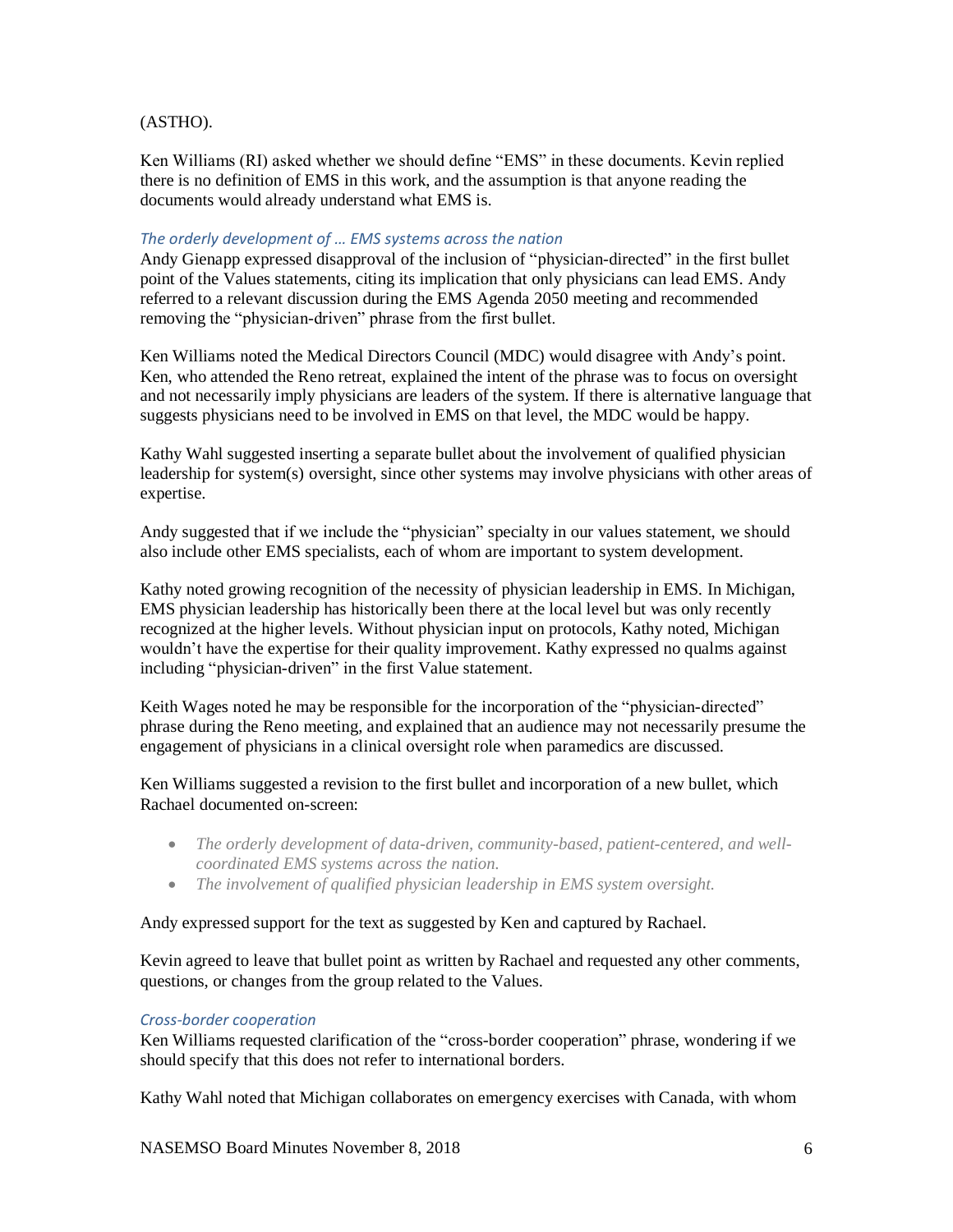they share borders in the upper peninsula and on the eastern side of the state. Therefore, for Michigan, the value applies as written. Ken retracted his concern.

Kevin recalled the discussion of this phrase in Reno, during which it was quickly decided that both state borders and international borders were acceptable interpretations of the phrase. Kevin asked if any Board members would like to replace "cross-border" with "interstate." Hearing no responses, Kevin left the statement as it was.

Kevin requested any comments, questions, or changes from the group. No further comments were given on the Values statements.

Kevin clarified that once the details of the action steps and objectives are worked out, these strategic priorities will become NASEMSO's strategic priorities, but they will not represent the entirety of NASEMSO's work. The scope of Committee and Council work will not be limited by these strategic priorities, but the Board has indicated that they will seek the assistance of those entities to carry out the action steps.

#### **Strategic Priority 1: External Communications and Branding**

Kevin McGinnis explained this strategic priority was the result of the merging of two similar strategic priorities, as discussed previously. Kevin read the priority and three-year outcome aloud while Rachael Alter displayed the document on-screen. Kevin noted that much of the work outlined in Objective 1.1 has already been accomplished, although any workgroups yet to be established would be able to review said work. Kevin asked the Board to provide any comments, questions, or suggestions.

### Objective 1.3

*By August 2020, create a roadmap to identify and engage with partner organizations, funders, NHTSA, HRSA, legislators, and other stakeholders.*

Andy Gienapp asked whether we have defined "identify and engage with," or planned to define it down the way.

Kevin responded that the proposed action steps include firming up the plan. Kevin explained that, in a broad sense, we will take all stakeholders and define our relationships; how we communicate; what we want from them; and what we want to give to them. That would constitute a roadmap for engaging with stakeholders. Kevin requested that any on the call with specific recommendations for what should be included in work for the objectives should send a note to Kevin.

Kevin requested any other comments on strategic priority one. No further comments were given.

### **Strategic Priority Two: Internal Communications**

*Continue and improve methodologies used in information and resource sharing with and among NASEMSO membership and staff.* 

Kevin McGinnis read the priority and three-year outcome aloud while Rachael Alter displayed the document on-screen. The priority included a variety of activities which reflect the brainstorming that was done in Reno. Kevin permitted a few minutes of review and requested questions and comments from the Board. Kathy Wahl expressed support for the language as displayed.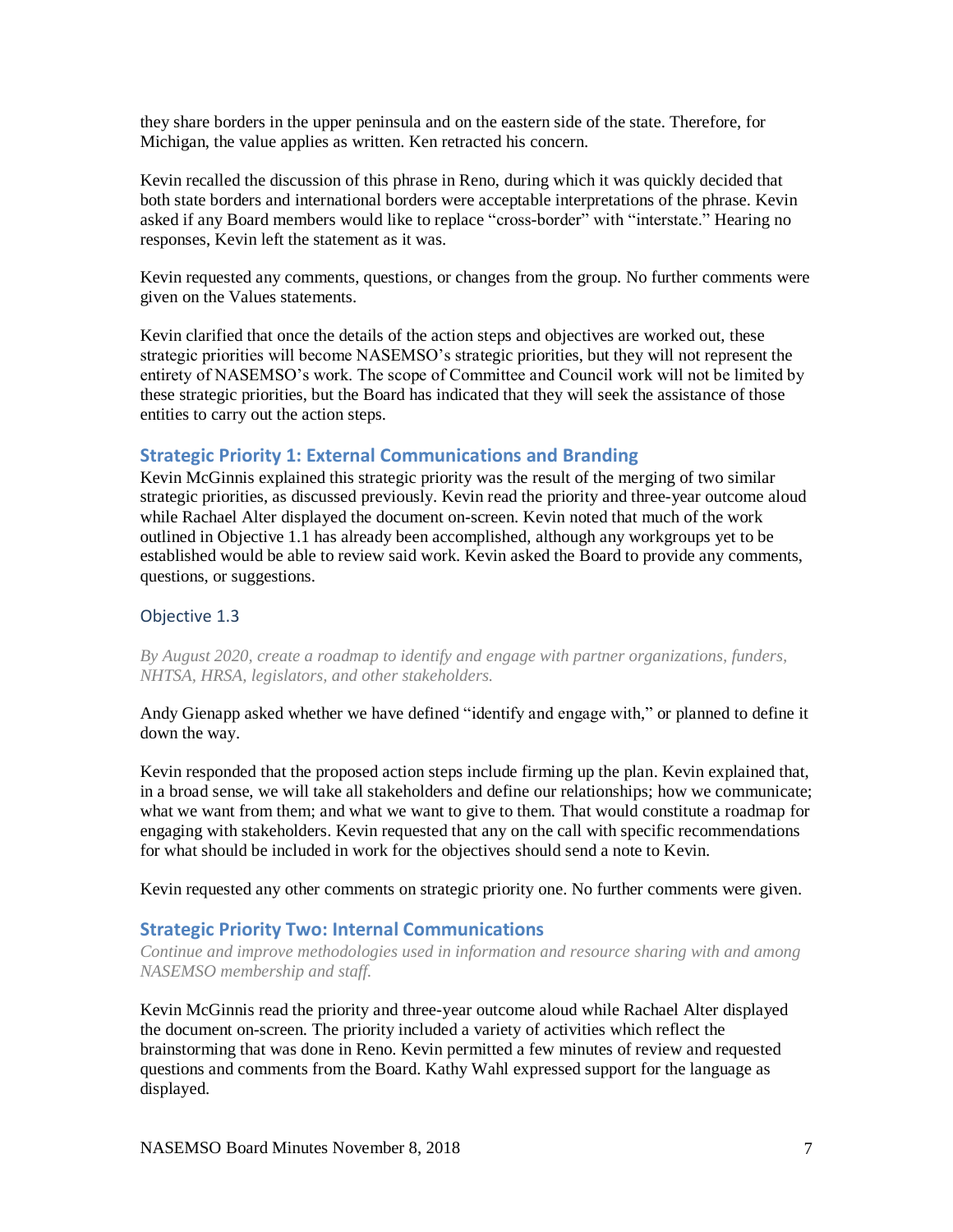Kevin described that, as the action steps show, these objectives involve a lot of work. Kevin requested any questions, comments, or suggestions from the Board. No further comments were given.

### **Strategic Priority Three:**

*Develop and enable policy deliberation, documentation and external communications about member consensus on emerging specialties.*

Kevin McGinnis read the priority and three-year outcome aloud while Rachael Alter displayed the document on-screen. Kevin explained that this priority is more focused than the other two. Kevin summarized the objectives: picking out an emerging specialty; piloting a process for explaining it to the membership; establishing a position on that emerging specialty that would become NASEMSO's stance on that emerging specialty; and communicating the stance to both the NASEMSO membership and the external world. Kevin requested any questions, comments, or suggestions from the Board. No comments were given on the strategic priority.

### **Conclusion**

Kevin McGinnis summarized that, based on the call, the Board had agreed upon the framework as reviewed. The action steps will be developed and confirmed at the in-person Executive Committee meeting in December. Kevin handed the floor back to NASEMSO President Keith Wages. Keith requested any final comments or questions from Board members or visitors.

Jim DeTienne (MT) pointed out that a lot of the work NASEMSO does is regulatory, yet he didn't see any specific mention of this within the values statements or priorities.

Kevin replied it would fit under Objective 1.1, when we talk about developing comprehensive lists of state EMS office responsibilities, and NASEMSO Roles and Responsibilities. Rachael Alter highlighted Objective 1.1 on the screen:

- *Develop comprehensive lists of:*
	- o *Common state EMS office responsibilities and*
	- o *NASEMSO roles and responsibilities*

Kevin continued that Objective 1.1 might be most relevant to our ability to explain those roles in external communications. Kevin noted that, in service of this objective, staff will revisit the twoyears-prior survey on state EMS office structure and responsibilities. Jim expressed approval of the section Rachael had highlighted on the screen.

Keith Wages requested any other questions, comments, or concerns from the Board. No further comments were given. Beth Armstrong wished a happy birthday to Keith Wages and Jim DeTienne.

Kevin explained that the Board members did not have action items resulting from this meeting. Next, the smaller group of the EC would review the materials, affirm the resources they'd like to commit to the action steps, and return the materials back to the Board.

Keith Wages thanked NASEMSO staff for their work on the strategic plan and expressed his intent to keep the Board updated on the strategic planning process at each monthly meeting. Keith noted the next Board meeting would take place on December 13<sup>th</sup>. The EC will provide feedback to the Board prior to that meeting.